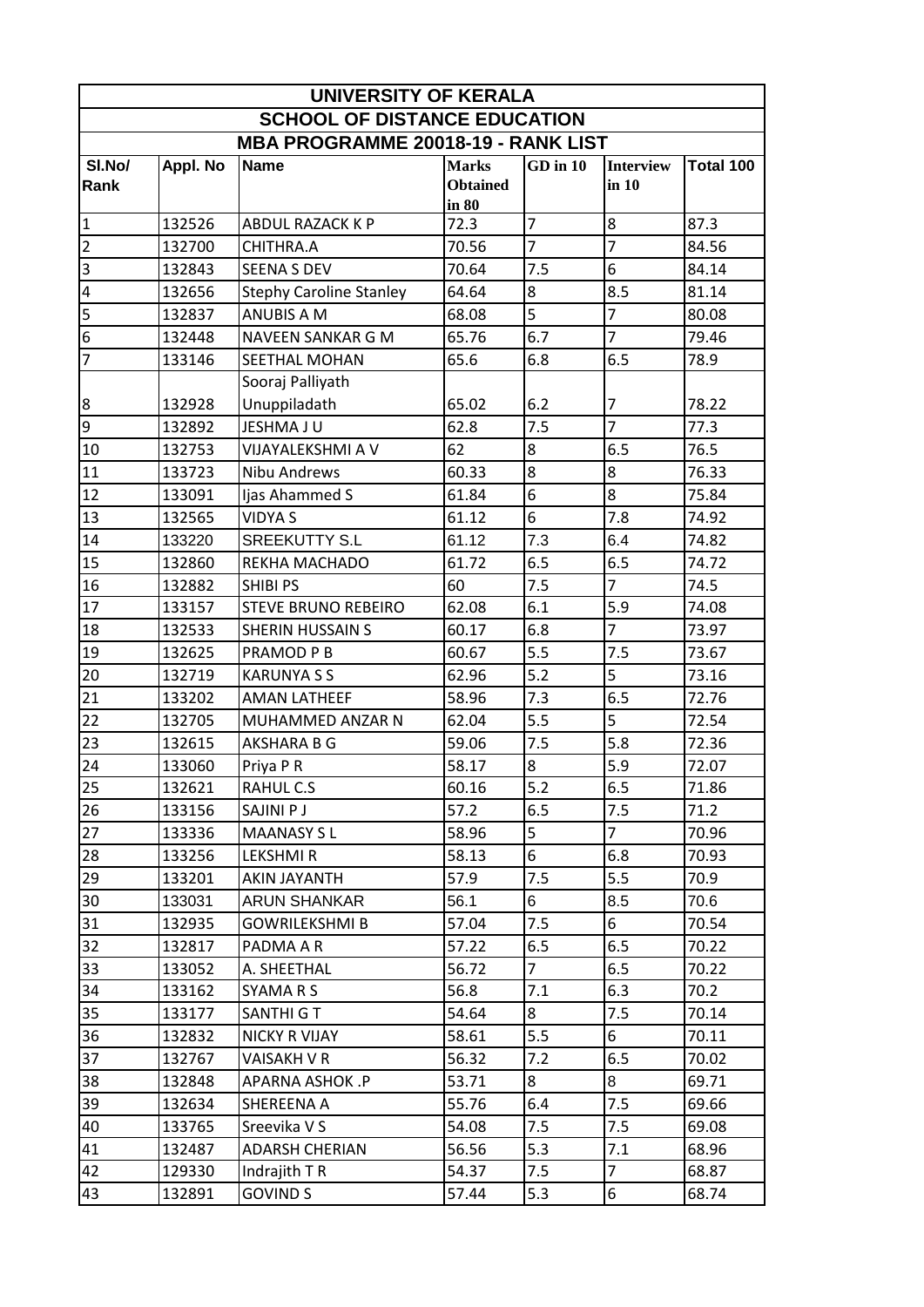| 44 | 132990 | <b>MOHAMED RISWAN</b>   | 55.5  | 6.2            | $\overline{7}$ | 68.7  |
|----|--------|-------------------------|-------|----------------|----------------|-------|
| 45 | 133355 | <b>ANURAGH S</b>        | 54.38 | $\overline{7}$ | $\overline{7}$ | 68.38 |
| 46 | 132740 | SOMANKUTTY G            | 56.2  | 6              | 6              | 68.2  |
|    |        |                         |       |                |                |       |
| 47 | 132537 | ALWIN KURIAN ABRAHAM    | 54.08 | 7.1            | 7              | 68.18 |
| 48 | 132630 | Sam Mathew              | 54.64 | 6.5            | $\overline{7}$ | 68.14 |
| 49 | 133253 | ANOOP G ANIL            | 56.32 | $\overline{7}$ | 4.8            | 68.12 |
| 50 | 133921 | Jayachandran R S        | 52.16 | 7.8            | 8              | 67.96 |
| 51 | 132715 | Anuraji A               | 52.72 | 7.2            | 8              | 67.92 |
| 52 | 132938 | <b>JERRY MATHEW</b>     | 57.12 | 5.6            | 5.2            | 67.92 |
| 53 | 133260 | <b>SREEJITH J</b>       | 54.32 | 6              | 7.5            | 67.82 |
| 54 | 133149 | DAVID PRINS R S         | 54.8  | 6.5            | 6.5            | 67.8  |
| 55 | 132660 | <b>RESHMAVS</b>         | 54.36 | 6.1            | $\overline{7}$ | 67.46 |
| 56 | 132868 | SWATHY M P              | 53.44 | 7.5            | 6.5            | 67.44 |
| 57 | 132818 | <b>JIJINU</b>           | 54.9  | 6              | 6.5            | 67.4  |
| 58 | 133816 | Arun A G                | 52.56 | 7.8            | $\overline{7}$ | 67.36 |
| 59 | 132647 | Joy Sabu Y              | 52.8  | 7.7            | 6.8            | 67.3  |
| 60 | 133126 | <b>SALEEM P</b>         | 56.37 | 6.5            | 4.2            | 67.07 |
| 61 | 132772 | SINDHU A                | 53.52 | 7.4            | 6.1            | 67.02 |
| 62 | 133244 | Sreeja N                | 52.8  | $\overline{7}$ | $\overline{7}$ | 66.8  |
| 63 | 133334 | KEERTHI NANDAKUMAR      | 55.52 | 5              | 6.2            | 66.72 |
| 64 | 132886 | Saranya SS              | 54.2  | 6.5            | 6              | 66.7  |
| 65 | 133115 | AKASH.S.S               | 52.48 | $\overline{7}$ | 7.2            | 66.68 |
| 66 | 133003 | <b>ROOPIKAS</b>         | 52.24 | $\overline{7}$ | $\overline{7}$ | 66.24 |
| 67 | 132731 | <b>HAROON HUZAIN</b>    | 54.1  | 5.6            | 6.5            | 66.2  |
| 68 | 132676 | <b>ARUN KUMAR K</b>     | 53.89 | $\overline{7}$ | $5.2$          | 66.09 |
| 69 | 133316 | RAHUL VISHNU CJ         | 51.04 | 7.5            | 7.5            | 66.04 |
| 70 | 133394 | <b>KAVYA G SASI</b>     | 51.84 | 7.1            | $\overline{7}$ | 65.94 |
| 71 | 132645 | H Shajahan              | 49.8  | 8              | 8              | 65.8  |
| 72 | 133339 | SABITHA B               | 53.62 | 5              | $\overline{7}$ | 65.62 |
| 73 | 133335 | <b>ASHOK KUMAR.S</b>    | 50.08 | 8              | 7.5            | 65.58 |
| 74 | 132622 | <b>VAISHNAV SB</b>      | 50.56 | 8              | $\overline{7}$ | 65.56 |
| 75 | 133783 | Angel B                 | 51.84 | 6.2            | 7.5            | 65.54 |
|    |        | MUHAMMED                |       |                |                |       |
| 76 | 133023 | MANEESHKHAN M           | 52.71 | 5.8            | 7              | 65.51 |
| 77 | 132854 | <b>KUMARI INDIRA CS</b> | 53.36 | 6              | $\overline{6}$ | 65.36 |
| 78 | 133210 | <b>GAUTAM V GOPAL</b>   | 51.92 | 6.4            | $\overline{7}$ | 65.32 |
| 79 | 133087 | <b>HARISH K R</b>       | 51.39 | 6.1            | 7.5            | 64.99 |
| 80 | 133181 | <b>BASIL A</b>          | 49.37 | 7.5            | 8              | 64.87 |
| 81 | 133059 | <b>ARATHIKS</b>         | 51.89 | 8              | 4.7            | 64.59 |
| 82 | 133341 | DIVYA R                 | 50.08 | $\overline{7}$ | 7.5            | 64.58 |
| 83 | 133376 | Gopika I                | 52.08 | 6              | 6.5            | 64.58 |
| 84 | 133067 | Nithun Chandran         | 52.8  | 5.6            | 6              | 64.4  |
| 85 | 133322 | LIMNA A K               | 55.05 | 5              | 4.2            | 64.25 |
| 86 | 133001 | Sreelekshmi S S         | 51.92 | 5              | $\overline{7}$ | 63.92 |
| 87 | 133734 | Sreekanth S             | 48.72 | 8              | 7.2            | 63.92 |
| 88 | 133781 | Baiju Joseph            | 49.6  | 7.8            | 6.5            | 63.9  |
| 89 | 133025 | ANAND S R               | 48.69 | 7.5            | 7.5            | 63.69 |
| 90 | 133361 | Haseena S               | 48.61 | 8              | $\overline{7}$ | 63.61 |
| 91 | 133304 | <b>ADVAITH NAIR R</b>   | 51.3  | 6              | 6              | 63.3  |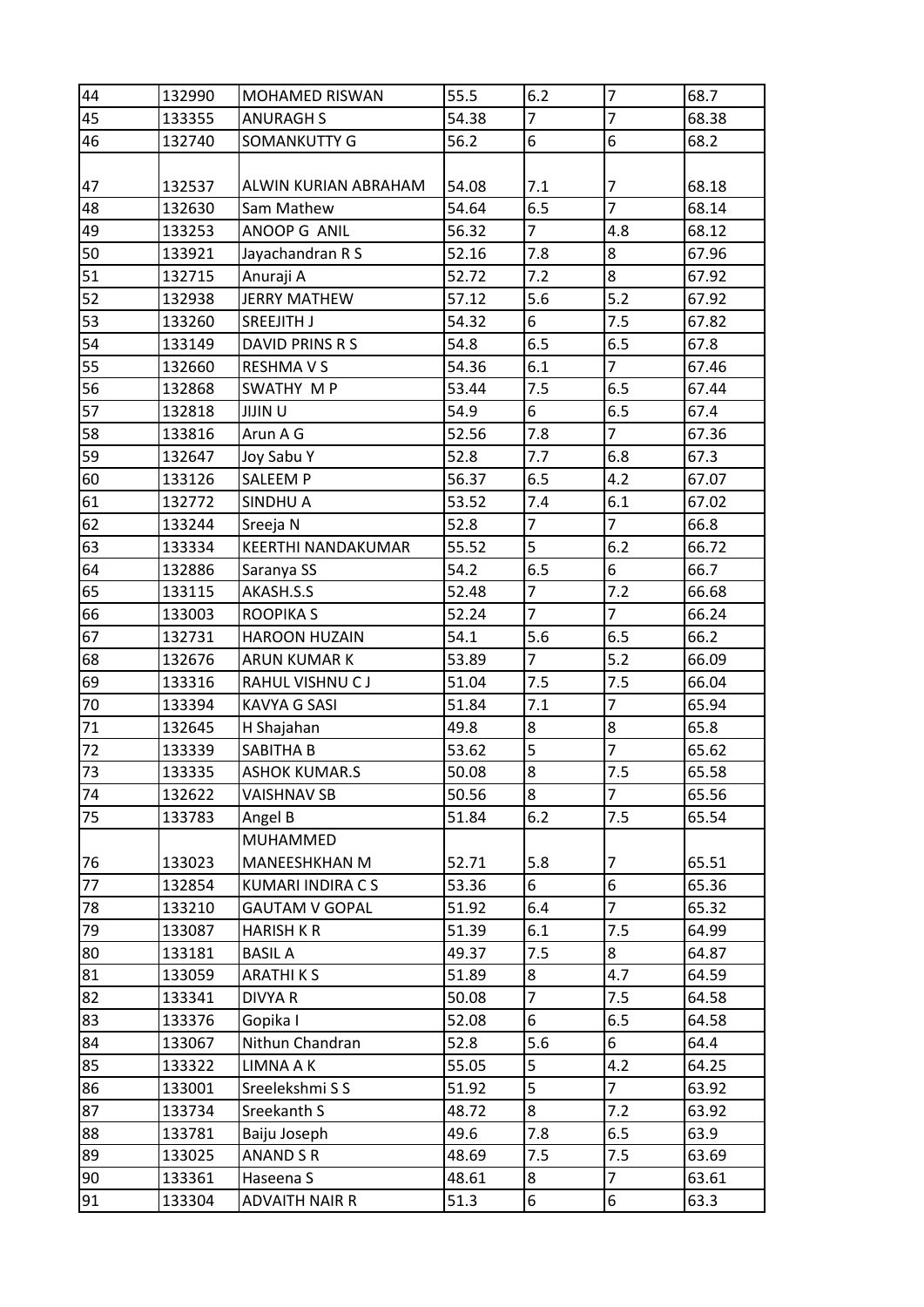| 92  | 133500 | AMRITHA J SURENDRAN     | 50.72  | 6                        | 6.5            | 63.22  |
|-----|--------|-------------------------|--------|--------------------------|----------------|--------|
| 93  | 133175 | Riya Rechal Zacharia    | 49     | 7.2                      | $\overline{7}$ | 63.2   |
| 94  | 132479 | ANIJA S                 | 52.69  | 5.5                      | 5              | 63.19  |
| 95  | 132598 | <b>ANANTHU SUGATHAN</b> | 49.12  | $\overline{7}$           | $\overline{7}$ | 63.12  |
| 96  | 132699 | Aswathy M               | 50.54  | 5.5                      | 6.9            | 62.94  |
| 97  | 133750 | Ganesh U                | 49.6   | 6.5                      | 6.8            | 62.9   |
| 98  | 132893 | SAURAV.C.K              | 49.99  | 7.4                      | 5.5            | 62.89  |
| 99  | 133350 | SHYMA BEEGOM M          | 50     | 6.5                      | 6.3            | 62.8   |
| 100 | 133424 | <b>SUBI SUKUMARAN</b>   | 47.14  | 7.6                      | 8              | 62.74  |
| 101 | 133000 | Sujeesh N K             | 49     | 6                        | 7.5            | 62.5   |
| 102 | 132808 | Jithu P                 | 50.96  | 5.5                      | 6              | 62.46  |
| 103 | 133348 | Achu S                  | 49.59  | 6.3                      | 6.5            | 62.39  |
| 104 | 132581 | <b>AJITH V</b>          | 47.68  | 7.5                      | 6.9            | 62.08  |
| 105 | 133066 | Karishma Prabhath B     | 48.59  | $\overline{7}$           | 6.4            | 61.99  |
| 106 | 133289 | <b>GREESHMA G K</b>     | 52.29  | $\overline{5}$           | 4.7            | 61.99  |
| 107 | 132805 | <b>SINDHUKS</b>         | 49.92  | 6.5                      | 5.5            | 61.92  |
| 108 | 132897 | <b>AJAY KRISHNA</b>     | 51.25  | 5.4                      | 5.2            | 61.85  |
| 109 | 133347 | <b>NAUFAL M SALIM</b>   | 49.85  | 5                        | $\overline{7}$ | 61.85  |
| 110 | 133047 | <b>JITHESH K S</b>      | 49.31  | 6                        | 6.5            | 61.81  |
| 111 | 132704 | SOMALATHA T S           | 48     | 8                        | 5.8            | 61.8   |
| 112 | 133269 | Chaithanya V S          | 49.1   | 5.5                      | $\overline{7}$ | 61.6   |
| 113 | 132711 | Ajeesh Salu             | 46.2   | 7.8                      | $\overline{7}$ | 61     |
| 114 | 132873 | <b>HARIKRISHNA RK</b>   | 48.88  | 6                        | 6              | 60.88  |
| 115 | 133307 | <b>VIPIN KUMAR V</b>    | 47.328 | $\overline{7}$           | 6              | 60.328 |
| 116 | 132766 | SANGAMITHRA. S.S.       | 47.78  | 6.4                      | 6              | 60.18  |
| 117 | 132996 | <b>AMBADI V</b>         | 47.36  | 5.8                      | $\overline{7}$ | 60.16  |
| 118 | 132668 | VISHNU J                | 48.08  | 5.5                      | 6.5            | 60.08  |
| 119 | 132911 | SANDEEP SU              | 49.76  | 5.2                      | 5              | 59.96  |
| 120 | 132749 | <b>REJITH R S</b>       | 47.12  | 5.8                      | $\overline{7}$ | 59.92  |
| 121 | 133007 | ABDUL SHUKOOR ANSAR     | 44.9   | $\overline{7}$           | 8              | 59.9   |
| 122 | 132686 | REJITH.R.S              | 47.12  | 7.2                      | 5.5            | 59.82  |
| 123 | 132501 | Anand Gopan G           | 45.68  | $\overline{7}$           | $\overline{7}$ | 59.68  |
| 124 | 132695 | SREELEKSHMY K S         | 48.16  | 5.5                      | 6              | 59.66  |
| 125 | 133128 | VISHNU V                | 45.12  | $\overline{\mathcal{I}}$ | 7.5            | 59.62  |
| 126 | 132917 | <b>JYOTHI R</b>         | 45.92  | $\overline{7}$           | 6.5            | 59.42  |
| 127 | 133241 | HAREESH KRISHNAN S J    | 47.4   | 5                        | $\overline{7}$ | 59.4   |
| 128 | 133763 | Jithin S N              | 44.8   | 7.3                      | $\overline{7}$ | 59.1   |
| 129 | 132887 | SONY T S                | 45.5   | $\overline{7}$           | 6.5            | 59     |
| 130 | 133626 | Sheeba T                | 43.84  | 7.5                      | 7.5            | 58.84  |
| 131 | 133032 | <b>ADARSH S S</b>       | 44.71  | $\overline{7}$           | $\overline{7}$ | 58.71  |
| 132 | 132536 | Raji R                  | 46.88  | 5.7                      | 6              | 58.58  |
| 133 | 133017 | <b>ARUNS</b>            | 46.91  | 6.5                      | 5              | 58.41  |
| 134 | 132936 | ATHUL B G               | 47.51  | 5.3                      | 5.5            | 58.31  |
| 135 | 133114 | <b>SAJITH S</b>         | 44.2   | 5.5                      | 8.5            | 58.2   |
| 136 | 133391 | SHABANA SHAMSUDEEN      | 44.6   | $\overline{7}$           | 6.5            | 58.1   |
| 137 | 132795 | Georsymol George        | 46.78  | 5.5                      | 5.6            | 57.88  |
| 138 | 133172 | <b>ANEESH GOPAL</b>     | 44.4   | $\overline{7}$           | 6.4            | 57.8   |
| 139 | 133792 | <b>Flang Paulson</b>    | 45.76  | 6                        | 6              | 57.76  |
| 140 | 125633 | <b>GOKUL KRISHNAN G</b> | 44.44  | 6.7                      | 6.5            | 57.64  |
| 141 | 133382 | G ARYA BALACHANDRAN     | 46.04  | 5.4                      | 6              | 57.44  |